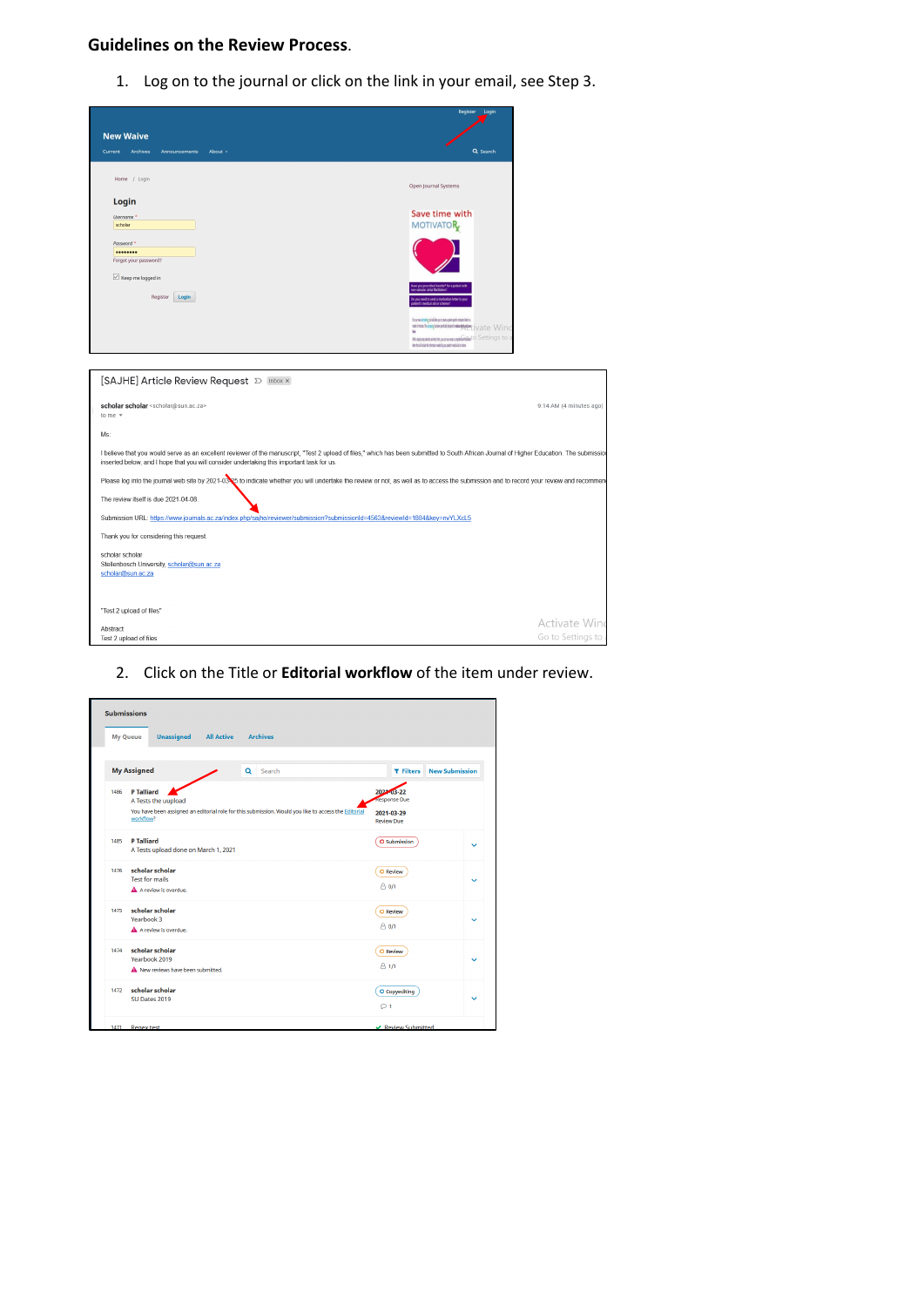3. The following screen pop-up.

| <b>Review: A Tests the uupload</b>                  |                                                                                                                                                                                                        |                 |               |                                     |  |
|-----------------------------------------------------|--------------------------------------------------------------------------------------------------------------------------------------------------------------------------------------------------------|-----------------|---------------|-------------------------------------|--|
| 2. Guidelines<br>3. Download & Review<br>1. Request | 4. Completion                                                                                                                                                                                          |                 |               |                                     |  |
|                                                     |                                                                                                                                                                                                        |                 |               |                                     |  |
| <b>Request for Review</b>                           |                                                                                                                                                                                                        |                 |               |                                     |  |
|                                                     | You have been selected as a potential reviewer of the following submission. Below is an overview of the submission, as well as the timeline for this review. We hope that you are able to participate. |                 |               |                                     |  |
|                                                     |                                                                                                                                                                                                        |                 |               |                                     |  |
| <b>Article Title</b><br>A Tests the uupload         |                                                                                                                                                                                                        |                 |               |                                     |  |
|                                                     |                                                                                                                                                                                                        |                 |               |                                     |  |
| Abstract                                            |                                                                                                                                                                                                        |                 |               |                                     |  |
| test the uupload                                    |                                                                                                                                                                                                        |                 |               |                                     |  |
| <b>Review Type</b>                                  |                                                                                                                                                                                                        |                 |               |                                     |  |
| Blind                                               |                                                                                                                                                                                                        |                 |               |                                     |  |
| <b>Review Files</b>                                 |                                                                                                                                                                                                        |                 |               | Q Search                            |  |
| R 3736-1 Article Text, Test Upload of files.dock    |                                                                                                                                                                                                        |                 | March 1, 2021 | <b>Article Text</b>                 |  |
|                                                     |                                                                                                                                                                                                        |                 |               |                                     |  |
| View All Submission Details                         |                                                                                                                                                                                                        |                 |               |                                     |  |
|                                                     |                                                                                                                                                                                                        |                 |               |                                     |  |
| <b>Review Schedule</b>                              |                                                                                                                                                                                                        |                 |               |                                     |  |
| 2021-03-01                                          | 2021-03-22                                                                                                                                                                                             | 2021-03-29      |               |                                     |  |
| <b>Editor's Request</b>                             | Response Due Date                                                                                                                                                                                      | Review Due Date |               |                                     |  |
|                                                     |                                                                                                                                                                                                        |                 |               | Activate Windows                    |  |
| <b>About Due Dates</b>                              |                                                                                                                                                                                                        |                 |               | Go to Settings to activate Windows. |  |
|                                                     |                                                                                                                                                                                                        |                 |               |                                     |  |

4. Scroll down, tick the box, and click **Accept Review**, **Continue to Step #2**.

If you click **Decline Review Request**, you cannot be re-assigned for the same record.

| <b>Review Type</b><br>Blind                                                                                                                                                 |                                 |                                      |               |                     |          |
|-----------------------------------------------------------------------------------------------------------------------------------------------------------------------------|---------------------------------|--------------------------------------|---------------|---------------------|----------|
| <b>Review Files</b>                                                                                                                                                         |                                 |                                      |               |                     | Q Search |
| 3736-1 Article Text, Test Upload of files.docx                                                                                                                              |                                 |                                      | March 1, 2021 | <b>Article Text</b> |          |
| <b>View All Submission Details</b><br><b>Review Schedule</b>                                                                                                                |                                 |                                      |               |                     |          |
| 2021-03-01<br><b>Editor's Request</b>                                                                                                                                       | 2021-03-22<br>Response Due Date | 2021-03-29<br><b>Review Due Date</b> |               |                     |          |
| <b>About Due Dates</b><br>Yes, I agree to have my data collected and coned according to the privacy statement.<br>Accept Review, Continue to Step #2 Decline Review Request |                                 |                                      |               |                     |          |

### 5. Click **Continue to Step #3**.

| -<br><b>Review: A Tests the uupload</b><br>3. Download & Review<br>2. Guidelines<br>4. Completion<br>1. Request |
|-----------------------------------------------------------------------------------------------------------------|
| <b>Reviewer Guidelines</b><br>This publisher has not set any reviewer guidelines.                               |
| Continue to Step #3<br><b>Go Back</b>                                                                           |
|                                                                                                                 |
|                                                                                                                 |

6. Click on the **File** to download for review.

Come back to this screen, **Tab 3** after you reviewed the document.

| <b>Review: A Tests the uupload</b>                                                                                                                                                                                            |                                      |
|-------------------------------------------------------------------------------------------------------------------------------------------------------------------------------------------------------------------------------|--------------------------------------|
| 2. Guidelines<br>3. Download & Review 4. Completion<br>1. Request                                                                                                                                                             |                                      |
|                                                                                                                                                                                                                               |                                      |
| <b>Review Files</b>                                                                                                                                                                                                           | Q Search                             |
| 3736-1 Article Text, Ne Upload of files.docx                                                                                                                                                                                  | March 1, 2021<br><b>Article Text</b> |
|                                                                                                                                                                                                                               |                                      |
| <b>Review</b>                                                                                                                                                                                                                 |                                      |
| Enter (or paste) your review of this submission into the form below.                                                                                                                                                          |                                      |
| $D_2$ $D_3$ $D_4$ $D_5$ $D_6$ $D_7$ $D_8$ $D_9$ $D_9$ $D_9$ $D_9$ $D_9$ $D_9$ $D_9$ $D_9$ $D_9$ $D_9$ $D_9$ $D_9$ $D_9$ $D_9$ $D_9$ $D_9$ $D_9$ $D_9$ $D_9$ $D_9$ $D_9$ $D_9$ $D_9$ $D_9$ $D_9$ $D_9$ $D_9$ $D_9$ $D_9$ $D_9$ |                                      |
|                                                                                                                                                                                                                               |                                      |
|                                                                                                                                                                                                                               |                                      |
|                                                                                                                                                                                                                               |                                      |
| This block the Author and the Editor can see the Reviewers comments.                                                                                                                                                          |                                      |
|                                                                                                                                                                                                                               |                                      |
|                                                                                                                                                                                                                               |                                      |
| For author and editor                                                                                                                                                                                                         |                                      |
| <b>Q B B I U &amp; ※ o 器 国Upload 出</b>                                                                                                                                                                                        | <b>Activate Windows</b>              |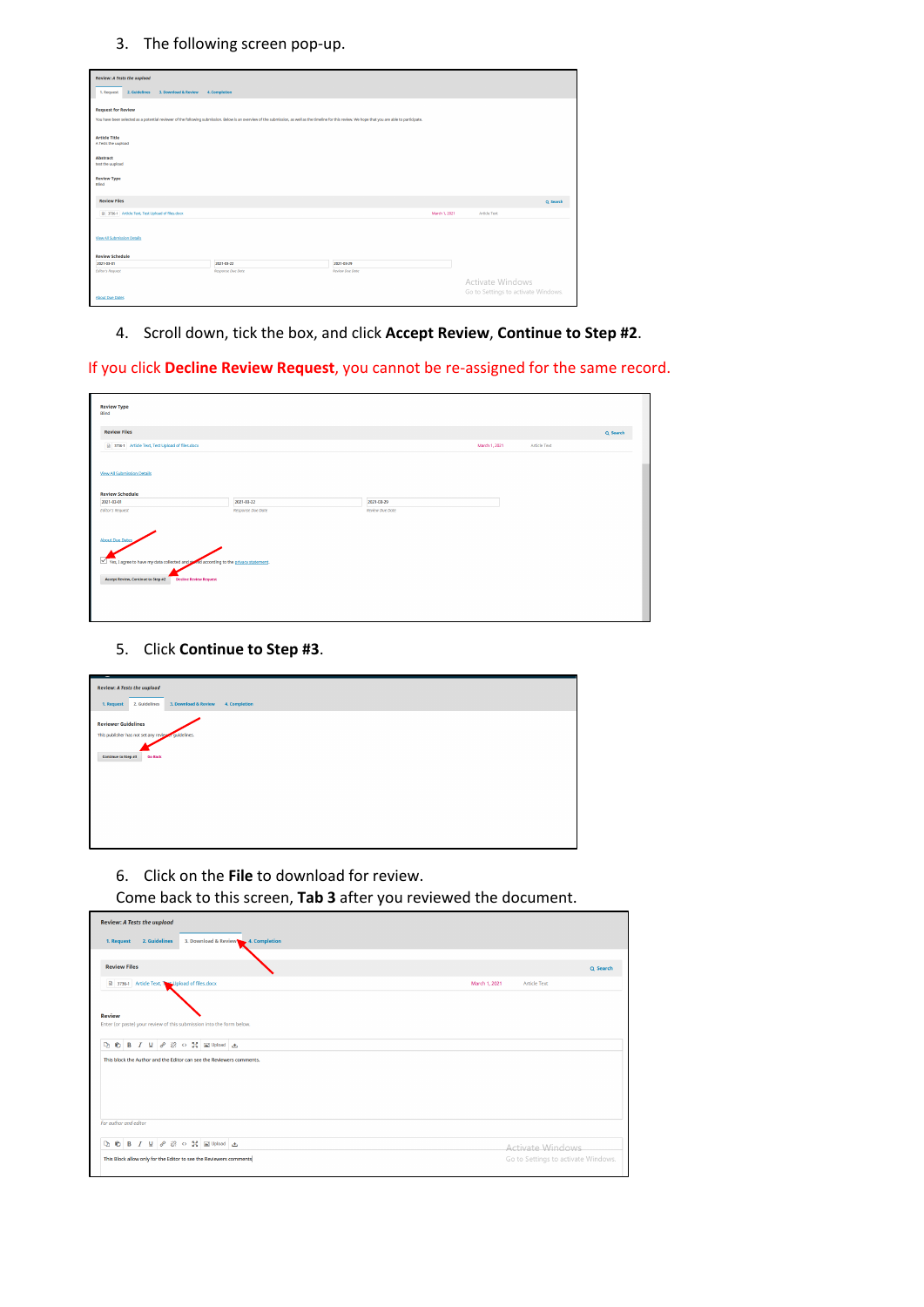7. Scroll down and add your comments, notes, these boxes have separate functions for reviewer comments.

| <b>Review</b>                                                                      |                         |
|------------------------------------------------------------------------------------|-------------------------|
| Enter (or paste) your review of this submission into the form below.               |                         |
|                                                                                    |                         |
| <b>Q</b> © B <i>I</i> <u>U</u> ∂ 22 ○ H I Upload 上                                 |                         |
|                                                                                    |                         |
| This block the Author and the Editor can see the Reviewers comments.               |                         |
|                                                                                    |                         |
|                                                                                    |                         |
|                                                                                    |                         |
|                                                                                    |                         |
|                                                                                    |                         |
|                                                                                    |                         |
|                                                                                    |                         |
|                                                                                    |                         |
|                                                                                    |                         |
| For author and editor<br>$I \subseteq \bullet$ 22 $\circ$ 32 $\equiv$ Upload $\pm$ |                         |
| <b>DO</b> B                                                                        |                         |
|                                                                                    |                         |
|                                                                                    |                         |
|                                                                                    |                         |
|                                                                                    |                         |
|                                                                                    |                         |
|                                                                                    |                         |
| This Block allow only for the Editor to see the Reviewers comments                 | <b>Activate Windows</b> |

8. Scroll down and click **Upload File,** this will be the reviewed document(s).

| For editor only<br><b>Upload</b><br>Upload files you would like the editor and/or author to consult, including revised versions of the original review file(s).                           |               |      |            |                                                                |
|-------------------------------------------------------------------------------------------------------------------------------------------------------------------------------------------|---------------|------|------------|----------------------------------------------------------------|
| <b>Reviewer Files</b>                                                                                                                                                                     |               |      |            | <b>Upload File</b><br>Q Search                                 |
|                                                                                                                                                                                           | No Files      |      |            |                                                                |
|                                                                                                                                                                                           |               |      |            |                                                                |
| <b>Review Discussions</b>                                                                                                                                                                 |               |      |            | <b>Add discussion</b>                                          |
| Name                                                                                                                                                                                      |               | From | Last Reply | Replies<br>Closed                                              |
|                                                                                                                                                                                           | No Items      |      |            |                                                                |
| <b>Recommendation</b><br>Select a recommendation and submit the review to complete the process. You must enter a review or upload a file before selecting a recommendation.<br>Choose One | $\smallsmile$ |      |            |                                                                |
| <b>Submit Review</b><br><b>Go Back</b>                                                                                                                                                    |               |      |            | <b>Activate Windows</b><br>Go to Settings to activate Windows. |
| * Denotes required field                                                                                                                                                                  |               |      |            |                                                                |

9. Click **Upload file**.

| <b>Upload File</b> |                                           |            |                    |
|--------------------|-------------------------------------------|------------|--------------------|
| 1. Upload File     | <b>2. Review Details</b>                  | 3. Confirm |                    |
|                    | Drag and drop a file here to begin upload |            | <b>Upload File</b> |
| Continue<br>Cancel |                                           |            |                    |

10. Click **Continue** and again, click **Continue**.

| Upload File<br>$\bullet$<br>◚                                                                        | Upload File                                                              |
|------------------------------------------------------------------------------------------------------|--------------------------------------------------------------------------|
| 1. Upload File                                                                                       | 1. Upload File                                                           |
| <b>2. Review Details</b>                                                                             | 2. Review Details                                                        |
| 3. Confirm                                                                                           | 3. Confirm                                                               |
| <br><b>Change File</b><br>, Reviewer Test Upload of files.docx<br>$\checkmark$<br>------------------ | , Reviewer Test Upload of files.docx ∕Edit<br>w docx<br>$\triangle$ 11KB |
| Continue                                                                                             | Continue                                                                 |
| Cancel                                                                                               | Cancel                                                                   |

11. Click **Complete**. Here you can also add extra or additional files.

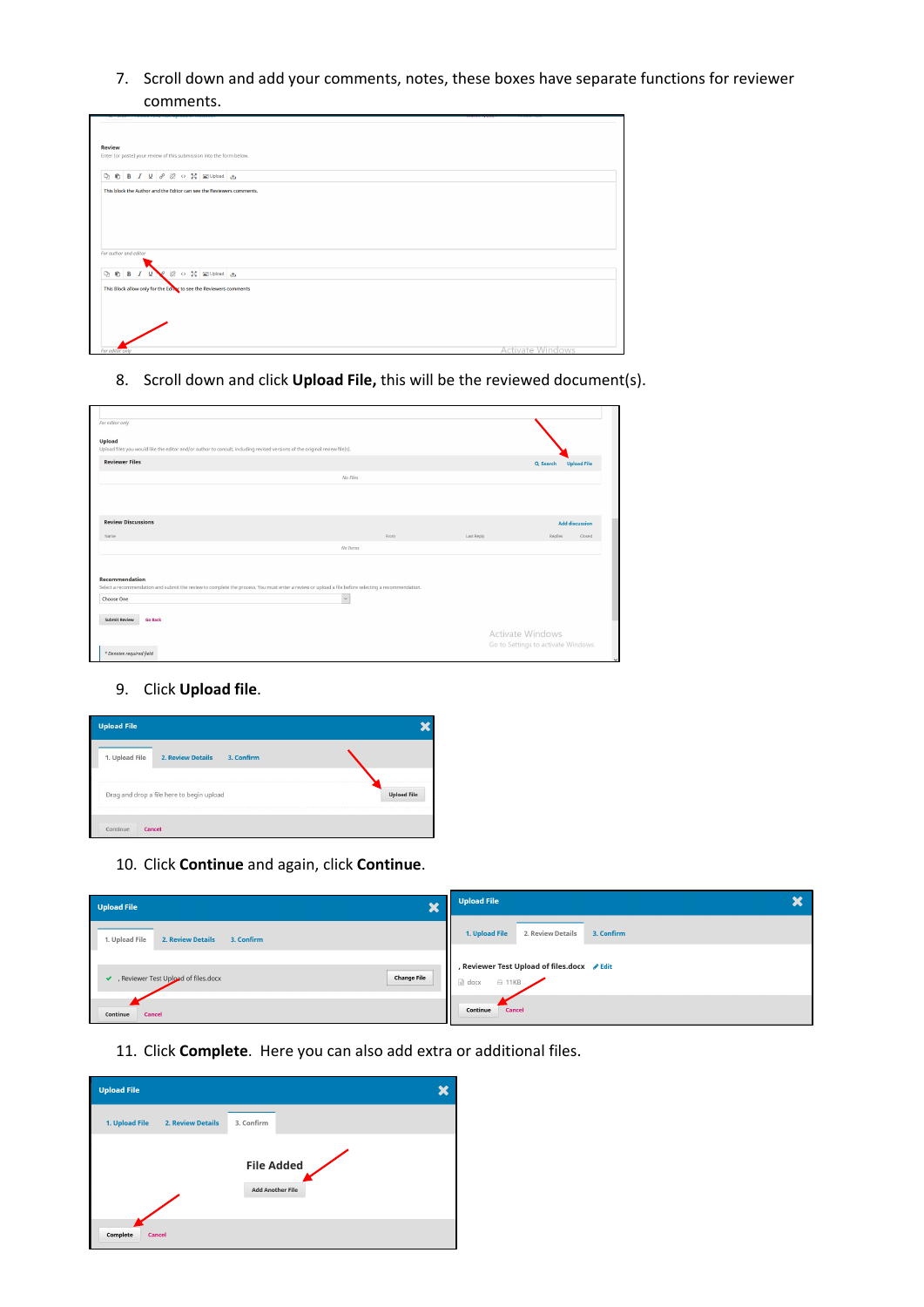All your uploaded files are now on the record.

| For editor only                                                                                                                            |               |                                |
|--------------------------------------------------------------------------------------------------------------------------------------------|---------------|--------------------------------|
| <b>Upload</b><br>Upload tes you would like the editor and/or author to consult, including revised versions of the original review file(s). |               |                                |
| <b>Reviewer</b> Files                                                                                                                      |               | <b>Upload File</b><br>Q Search |
| 8 3737-1 Wiewer Test Upload of files.docx                                                                                                  | March 1, 2021 |                                |
| ▶ <i>a</i> 3738-1 , Reviewer Test Upload of files.docx                                                                                     | March 1, 2021 |                                |
| ▶ 國 3739-1 , Reviewer Test Upload of files.docx                                                                                            | March 1, 2021 |                                |

### Click **Add discussion**.

| For editor only                                                                                                                              |          |               |                                |
|----------------------------------------------------------------------------------------------------------------------------------------------|----------|---------------|--------------------------------|
| <b>Upload</b><br>Upload files you would like the editor and/or author to consult, including revised versions of the original review file(s). |          |               |                                |
| <b>Reviewer Files</b>                                                                                                                        |          |               | <b>Upload File</b><br>Q Search |
| ▶ 图 3737-1 , Reviewer Test Upload of files.docx                                                                                              |          | March 1, 2021 |                                |
| ▶ 图 3738-1 , Reviewer Test Upload of files.docx                                                                                              |          | March 1, 2021 |                                |
| ▶ 図 3739-1 , Reviewer Test Upload of files.docx                                                                                              |          | March 1, 2021 |                                |
|                                                                                                                                              |          |               |                                |
| <b>Review Discussions</b>                                                                                                                    |          |               | <b>Add discussion</b>          |
| Name                                                                                                                                         | From     | Last Reply    | Closed<br>Replies              |
|                                                                                                                                              | No Items |               |                                |
|                                                                                                                                              |          |               |                                |
| Recommendation                                                                                                                               |          |               |                                |

# Click **Upload file**

| <b>Add discussion</b> |                                                        |                       |  |                          |  |  |  |  |                                                                                                                                                                                                                               |          |  |          |                                 |
|-----------------------|--------------------------------------------------------|-----------------------|--|--------------------------|--|--|--|--|-------------------------------------------------------------------------------------------------------------------------------------------------------------------------------------------------------------------------------|----------|--|----------|---------------------------------|
|                       |                                                        | Participants          |  |                          |  |  |  |  |                                                                                                                                                                                                                               |          |  |          |                                 |
|                       | ☑<br>scholar scholar, Journal editor, Reviewer (Blind) |                       |  |                          |  |  |  |  |                                                                                                                                                                                                                               |          |  |          |                                 |
| Subject *             |                                                        |                       |  |                          |  |  |  |  |                                                                                                                                                                                                                               |          |  |          |                                 |
|                       |                                                        | reviewed document     |  |                          |  |  |  |  |                                                                                                                                                                                                                               |          |  |          |                                 |
| Message *             |                                                        |                       |  |                          |  |  |  |  |                                                                                                                                                                                                                               |          |  |          |                                 |
|                       |                                                        |                       |  |                          |  |  |  |  | $D_2$ $D_3$ $D_4$ $D_5$ $D_6$ $D_7$ $D_8$ $D_9$ $D_9$ $D_9$ $D_9$ $D_9$ $D_9$ $D_9$ $D_9$ $D_9$ $D_9$ $D_9$ $D_9$ $D_9$ $D_9$ $D_9$ $D_9$ $D_9$ $D_9$ $D_9$ $D_9$ $D_9$ $D_9$ $D_9$ $D_9$ $D_9$ $D_9$ $D_9$ $D_9$ $D_9$ $D_9$ |          |  |          |                                 |
|                       | reviewed document<br>revisions needed                  |                       |  |                          |  |  |  |  |                                                                                                                                                                                                                               |          |  |          |                                 |
|                       |                                                        | <b>Attached Files</b> |  |                          |  |  |  |  |                                                                                                                                                                                                                               | No Files |  | Q Search | <b>Upload File</b> Select Files |
|                       |                                                        |                       |  |                          |  |  |  |  |                                                                                                                                                                                                                               |          |  |          |                                 |
|                       |                                                        |                       |  | * Denotes required field |  |  |  |  |                                                                                                                                                                                                                               |          |  |          |                                 |

Upload the reviewed document for the author to see. Follow steps 9-11.

|                     | <b>Upload a Discussion File</b>           |                    |
|---------------------|-------------------------------------------|--------------------|
| 1. Upload File      | 2. Review Details<br>3. Confirm           |                    |
| Article Component * |                                           |                    |
| <b>Article Text</b> |                                           | $\checkmark$       |
|                     | Drag and drop a file here to begin upload | <b>Upload File</b> |
| Continue            | Cancel                                    |                    |

| ☑         |                       |                          |  | scholar scholar, Journal editor, Reviewer (Blind)                                                                                                                                                                             |   |          |                     |                                 |
|-----------|-----------------------|--------------------------|--|-------------------------------------------------------------------------------------------------------------------------------------------------------------------------------------------------------------------------------|---|----------|---------------------|---------------------------------|
| Subject * |                       |                          |  |                                                                                                                                                                                                                               |   |          |                     |                                 |
| test 1    |                       |                          |  |                                                                                                                                                                                                                               |   |          |                     |                                 |
| Message * |                       |                          |  |                                                                                                                                                                                                                               |   |          |                     |                                 |
|           |                       |                          |  | $D_2$ $D_3$ $D_4$ $D_5$ $D_6$ $D_7$ $D_8$ $D_9$ $D_9$ $D_9$ $D_9$ $D_9$ $D_9$ $D_9$ $D_9$ $D_9$ $D_9$ $D_9$ $D_9$ $D_9$ $D_9$ $D_9$ $D_9$ $D_9$ $D_9$ $D_9$ $D_9$ $D_9$ $D_9$ $D_9$ $D_9$ $D_9$ $D_9$ $D_9$ $D_9$ $D_9$ $D_9$ | 土 |          |                     |                                 |
| test 1    |                       |                          |  |                                                                                                                                                                                                                               |   |          |                     |                                 |
|           | <b>Attached Files</b> |                          |  |                                                                                                                                                                                                                               |   | Q Search |                     | <b>Upload File</b> Select Files |
| ¥         |                       |                          |  | [a] 16946-1 scholar, 4552-Article Text-16944-1-4-20210302.docx                                                                                                                                                                |   |          | March<br>2.<br>2021 | Article Text                    |
|           |                       | * Denotes required field |  |                                                                                                                                                                                                                               |   |          |                     |                                 |
| OK        | Cancel                |                          |  |                                                                                                                                                                                                                               |   |          |                     |                                 |